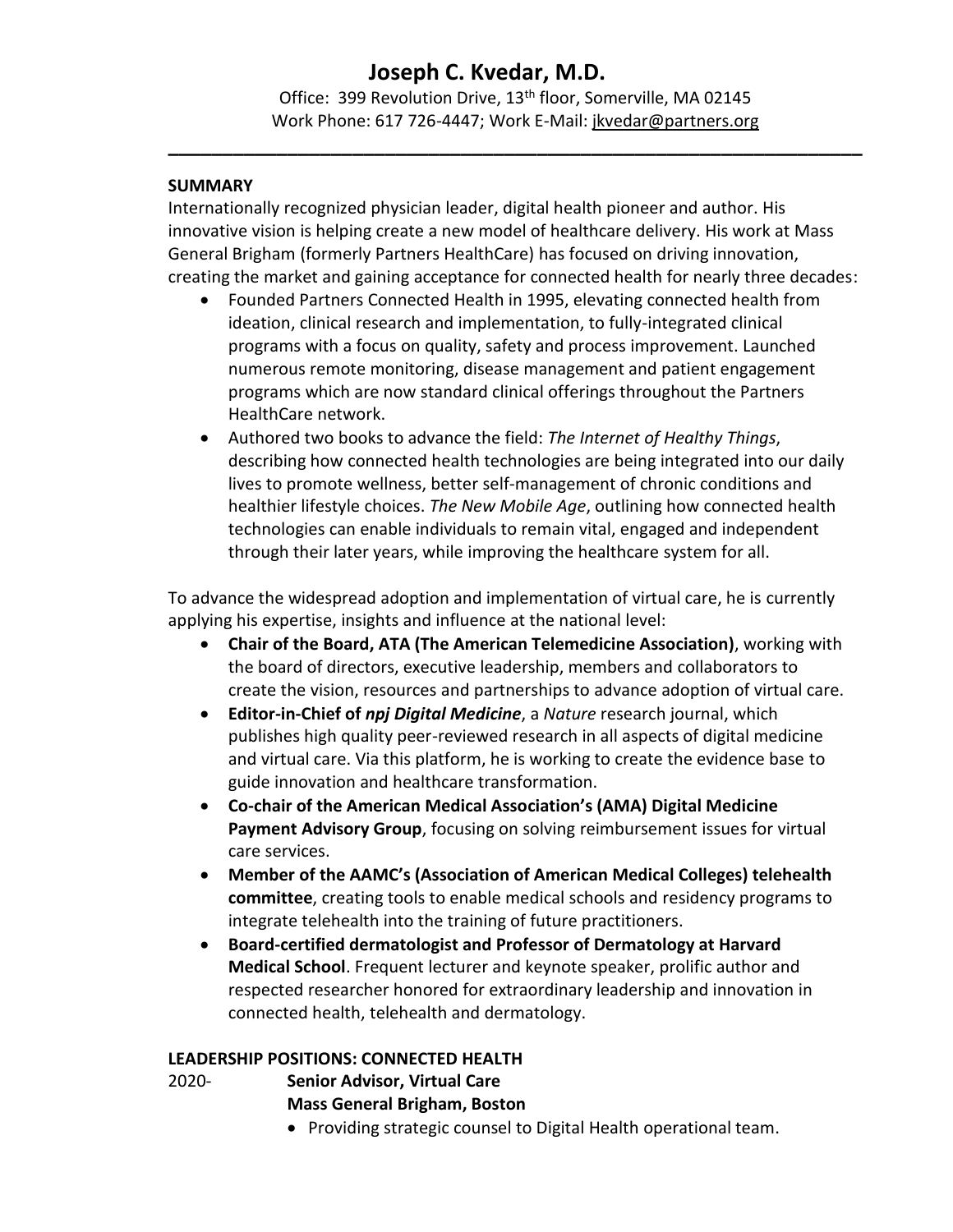### 2014-2019 **Vice President, Connected Health Partners HealthCare System, Boston**

- Member of the Partners HealthCare senior management team, providing thought leadership, vision, expertise and advocacy to guide connected health strategy and move the global market forward.
- Reporting to the Chief Clinical Officer, focused on integrating technology-enabled health and wellness into routine clinical practice.

### 2006-2014 **Director, Center for Connected Health Partners HealthCare System, Boston**

- Founded Center for Connected Health, a division of Partners HealthCare, to work with Harvard Medical School-affiliated teaching hospitals, including Massachusetts General and Brigham and Women's Hospitals, to redesign care delivery tools, help providers and patients manage chronic conditions, maintain health and wellness, and improve adherence, engagement and clinical outcomes.
- Led development of the first technology platform in an academic center, to securely integrate patient generated health data into the electronic medical record.
- Led development of a series of connected health programs (Connected Cardiac Care for heart failure; Blood Pressure Connect; Diabetes Connect; and Message Connect) to promote healthy behaviors and improve outcomes.
- Co-founded Healthrageous*,* a venture-backed company bringing connected health services to health plans and employers.

## 1996-2006 **Corporate Director**, **Telemedicine Partners HealthCare System, Boston**

- Developed first online physician-to-physician consultation program in an academic center.
- Grew staffing and budget 15-fold in 10 years.
- 1995-1996 **Medical Director, Telemedicine Center Massachusetts General Hospital, Boston**

### **LEADERSHIP POSITIONS: DERMATOLOGY**

- 2017-2018 **Interim Vice Chair for Clinical Affairs, Department of Dermatology Massachusetts General Hospital, Boston**
	- Provided interim clinical leadership in a time of transition.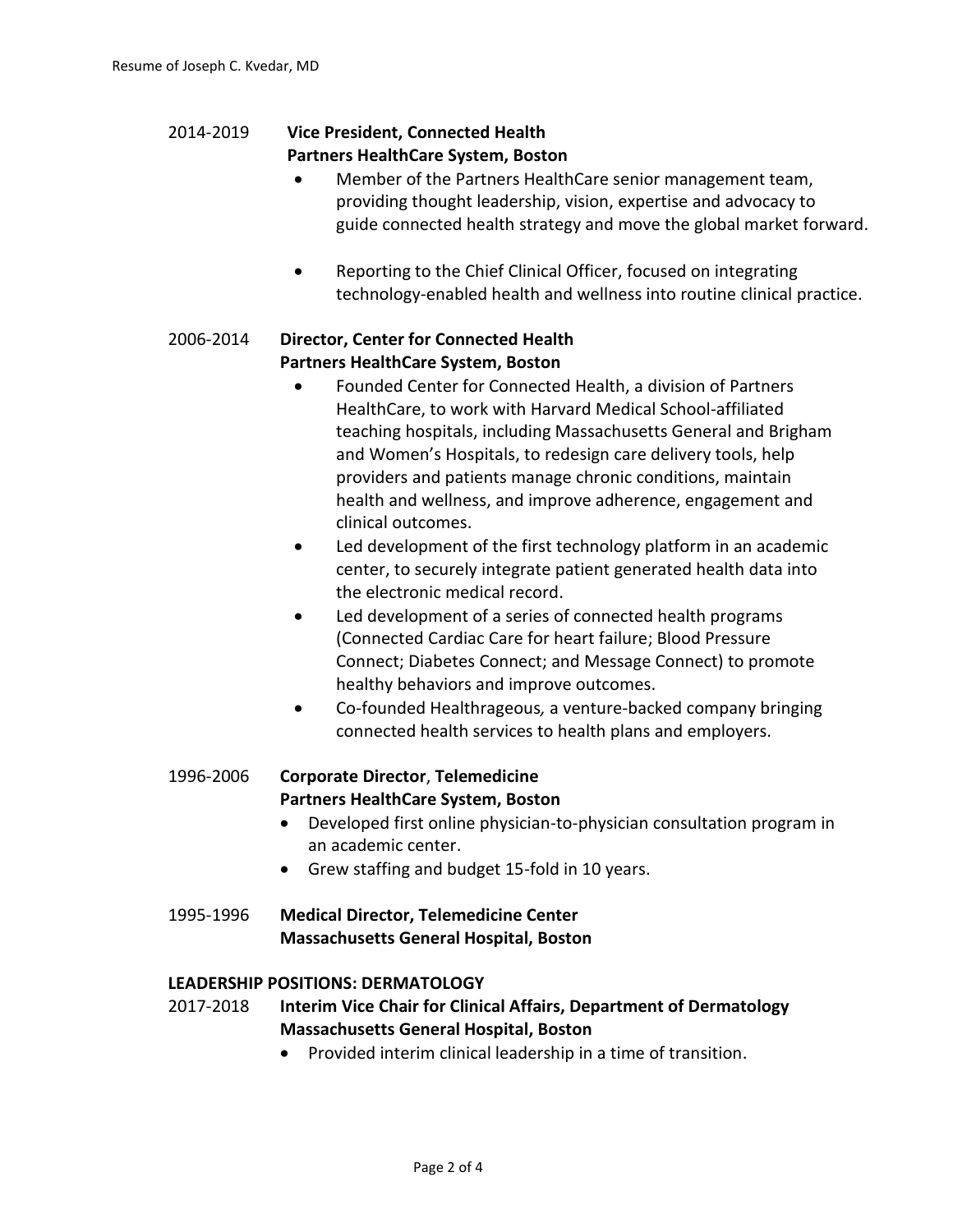| 2000-2010 | Program Director, Residency Training Program, Department of Dermatology<br><b>Harvard Medical School, Boston</b>         |
|-----------|--------------------------------------------------------------------------------------------------------------------------|
|           | Oversaw a doubling of program size from 14 to 28 trainees.                                                               |
|           | Oversaw two successful (scheduled) AAMC reviews.<br>$\bullet$                                                            |
| 1999-2008 | Vice Chairman, Department of Dermatology<br><b>Harvard Medical School, Boston</b>                                        |
| 1994-1996 | Deputy Director for Special Programs, Cutaneous Biology Research Center<br><b>Massachusetts General Hospital, Boston</b> |
|           | SUMMARY OF EDUCATION AND TRAINING                                                                                        |
| 1983      | M.D., Medicine                                                                                                           |
|           | University of Vermont, College of Medicine                                                                               |
| 1979      | B.A., Arts and Sciences, (Summa Cum Laude)                                                                               |

#### **POSTDOCTORAL TRAINING**

- 1985-1986 **Research Fellow,** Biochemistry Brandeis University, Waltham, MA
- 1984-1986 **Research Fellow,** Dermatology Harvard Medical School, Massachusetts General Hospital, Boston, MA 1984-1988 **Resident,** Dermatology

University of Vermont, College of Arts and Sciences

- Harvard Medical School, Massachusetts General Hospital, Boston, MA 1983-1984 **Intern**, Medicine
	- University Hospital, Boston University Medical Center, Boston, MA

#### **MEMBERSHIPS IN PROFESSIONAL SOCIETIES (partial – not mentioned above)**

- 2017-2019 **Board of Directors**, Excertia (collaboration with AHA, AMA, DHX Group and HIMSS)
- 1988-present Massachusetts Medical Society (MMS)
- 2001-2007: Computer and Informatics Task Force

1988-present American Academy of Dermatology (AAD) 2003-2004: Chair, Telemedicine Task Force

### **EDITORIAL ACTIVITIES (not mentioned above)**

- 2017-present **Contributor**, *Harvard Business Review*
- 2009-present **Editorial Board**, *Journal of Participatory Medicine*
- 2005-present **Associate Editor**, *Telemedicine and e-Health*
- 2000-present **Editorial Board**, *Telemedicine and e-Health*
- 2003-2005 **Senior Editor**, *Telemedicine and e-Health*

#### **OTHER PROFESSIONAL POSITIONS AND MEMBERSHIPS (partial)**

2020-present **Medical Advisory Board**, GoodRx 2020-present **Advisor**, Boston Microfluidics 2020-present **Advisor**, FDNA